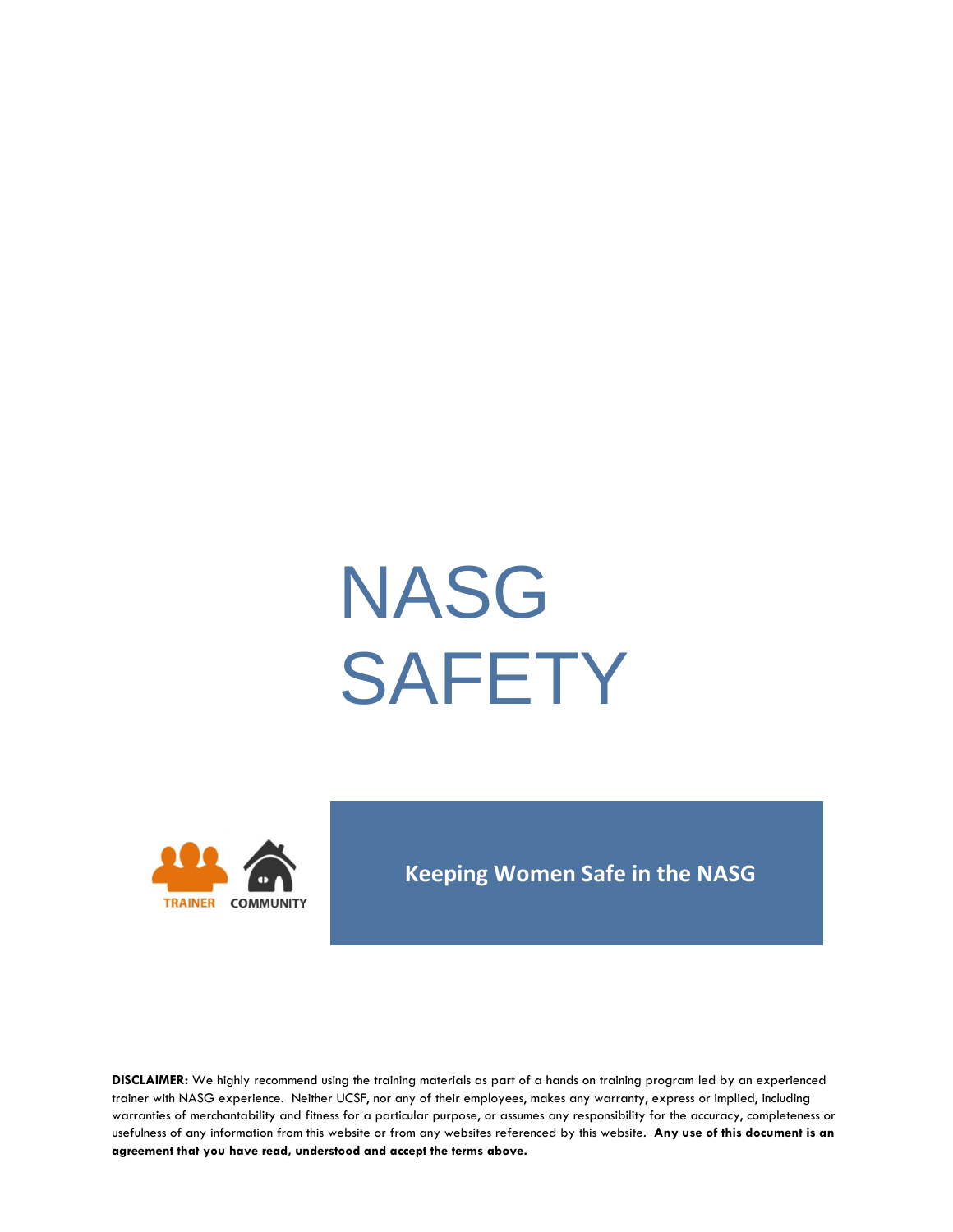



This unit is designed for trainees at the referral hospital level to remind them of the key principles for preventing harm and keeping women safe while the NASG is being used.



**By the end of this unit all trainees should know:**

- **1.** That the NASG should not be opened/removed once applied until the patient is at a referral hospital
- **2.** That only one person should apply any single segment of the NASG (#4, #5, #6)
- **3.** That someone should stay with an unconscious woman to explain the NASG to her when she regains consciousness.

#### **To train this unit you may want to have:**

- The [powerpoint presentations](http://www.safemotherhood.ucsf.edu/traininglearningmaterials/#TR-COM) for this unit
- A downloaded copy of Saving Mothers' [Lives: The NASG Training Video](http://www.safemotherhood.ucsf.edu/traininglearningmaterials/#VIDEO)
- And any other regular training materials you use

*Note: The following material is written in very simple language. The trainer may choose to teach it directly to trainees, and, if the trainees can read, the trainer can make printed materials as trainee handouts.*

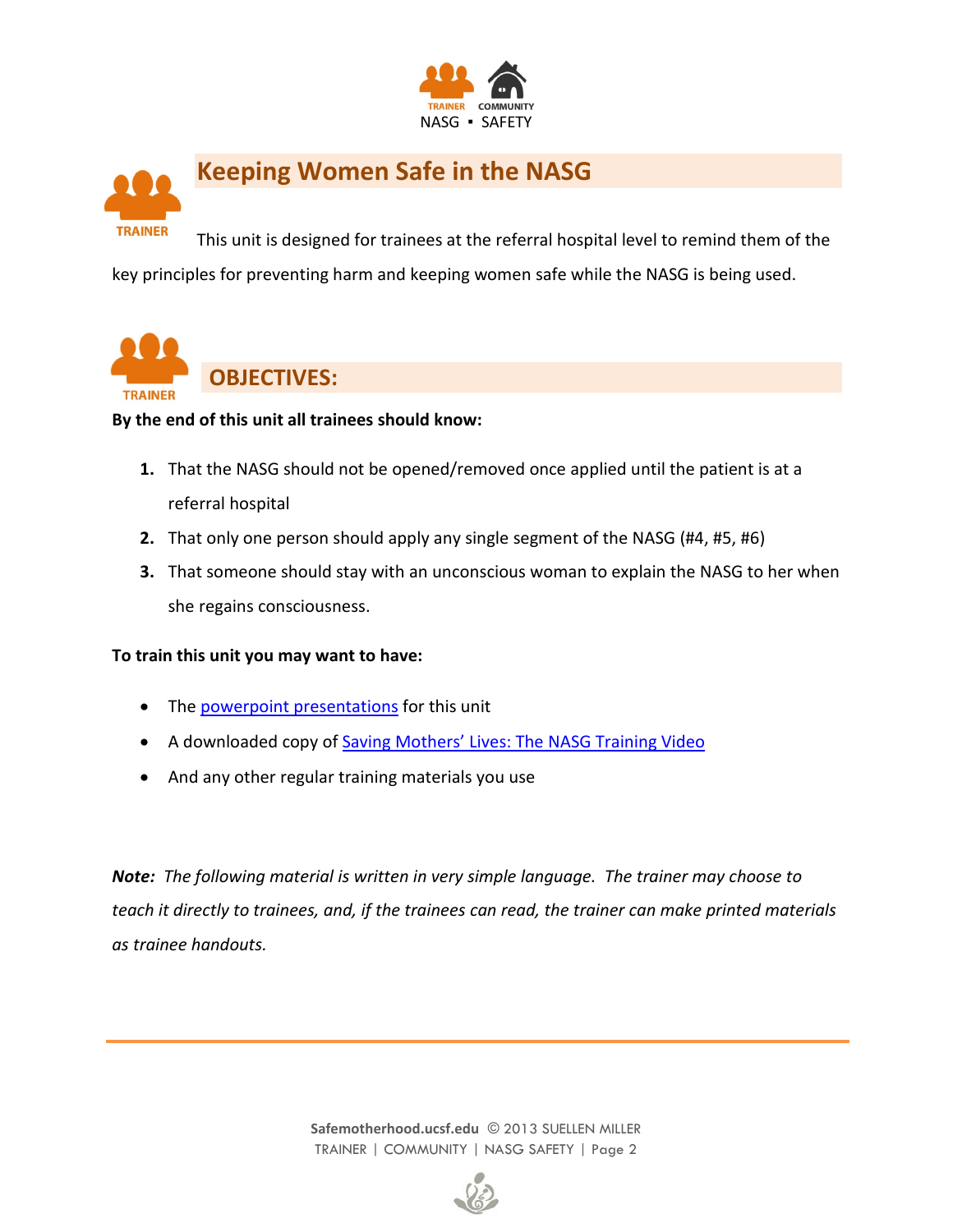

## Keeping Women Safe in the NASG

There are certain key points to remember when caring for a woman in the NASG. Like any other first-aid device, the NASG must be used properly to help the patient. If not used in the right way, the woman may not get better. In order to keep a woman safe while using the NASG, please keep the following in mind:

#### **During Application**

**1**

**Two people can apply the leg segment pairs #1, #2, and #3** (each person applying the segments to one leg at the same time), but only one person should apply the pelvic and abdominal segments #4, #5, and #6.



**Two people can apply the leg segment pairs #1, #2, and #3**

**Only one person should apply the pelvic and abdominal segments #4, #5, and #6**

**[Safemotherhood.ucsf.edu](http://www.lifewrap.org/)** © 2013 SUELLEN MILLER TRAINER | COMMUNITY | NASG SAFETY | Page 3

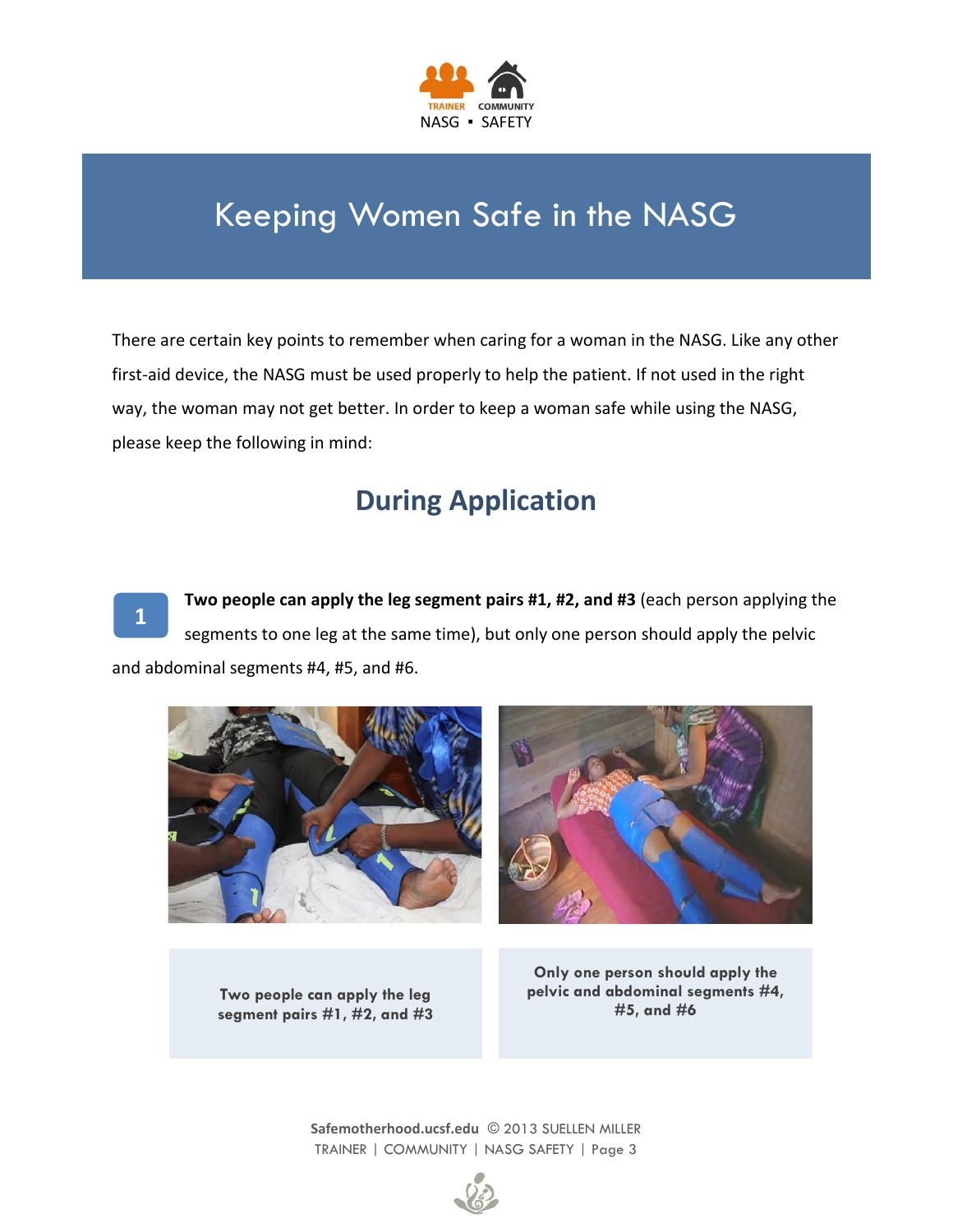

#### **During Treatment**

**2 If the woman is unconscious when the NASG is applied, try to keep someone with her at all times** (a health care worker, relative, friend) to explain the NASG to her when she becomes conscious. Otherwise, she may not understand what it is for and might try to take it off.



**If the woman is unconscious when the NASG is applied, try to keep someone with her at all times**

**3**

**Once the NASG is on, never open segments #5 and #6.**



**Once the NASG is on, never open segments #5 and #6** 

**[Safemotherhood.ucsf.edu](http://www.lifewrap.org/)** © 2013 SUELLEN MILLER TRAINER | COMMUNITY | NASG SAFETY | Page 4

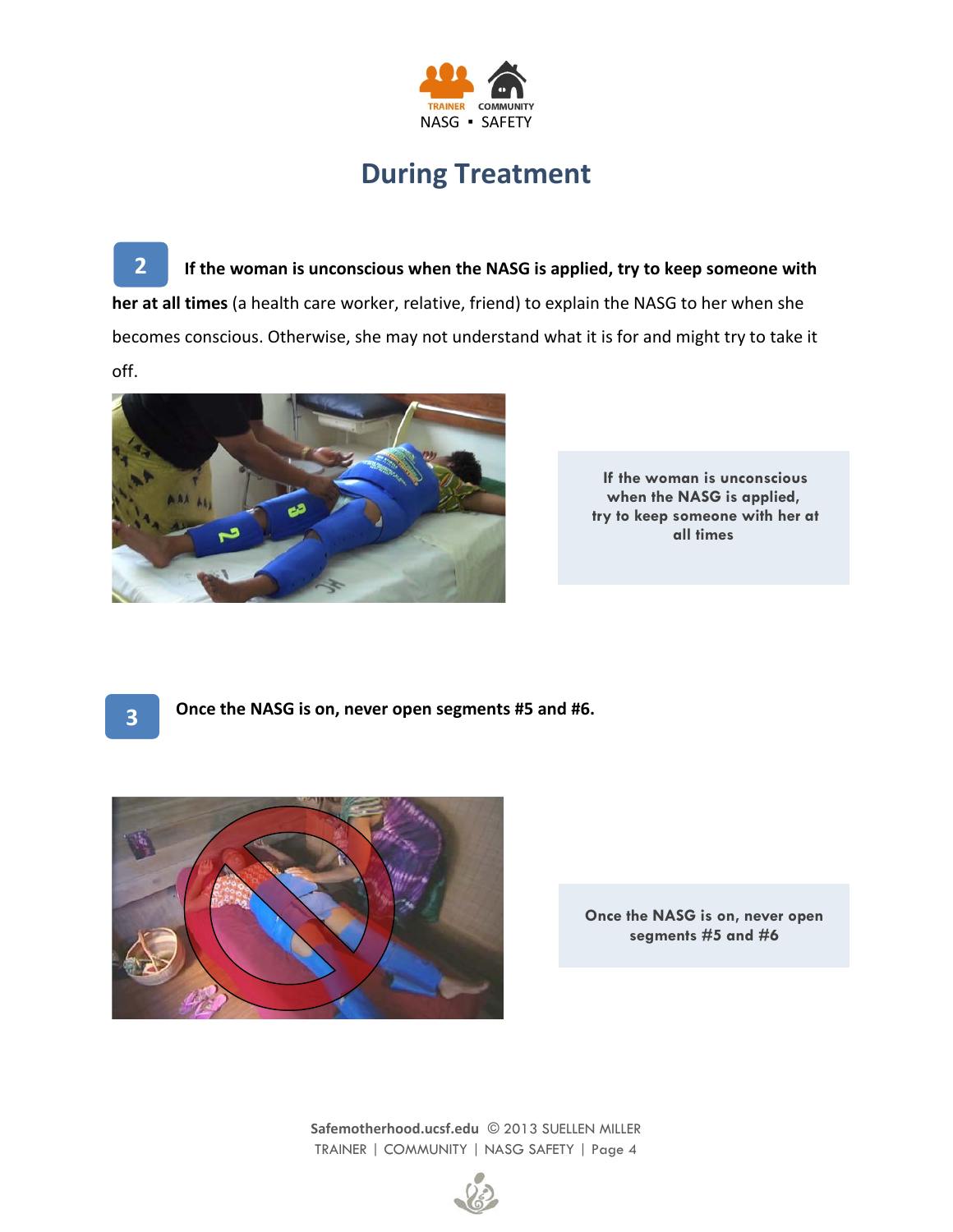

## **During Transport**

Once the NASG is placed, **the woman must keep the NASG on until she is at the Referral Hospital** and her vital signs have been stable for at least two hours.



**Keep the NASG on until she is at the Referral Hospital and stable for at least two hours**

**[Safemotherhood.ucsf.edu](http://www.lifewrap.org/)** © 2013 SUELLEN MILLER TRAINER | COMMUNITY | NASG SAFETY | Page 5



**4**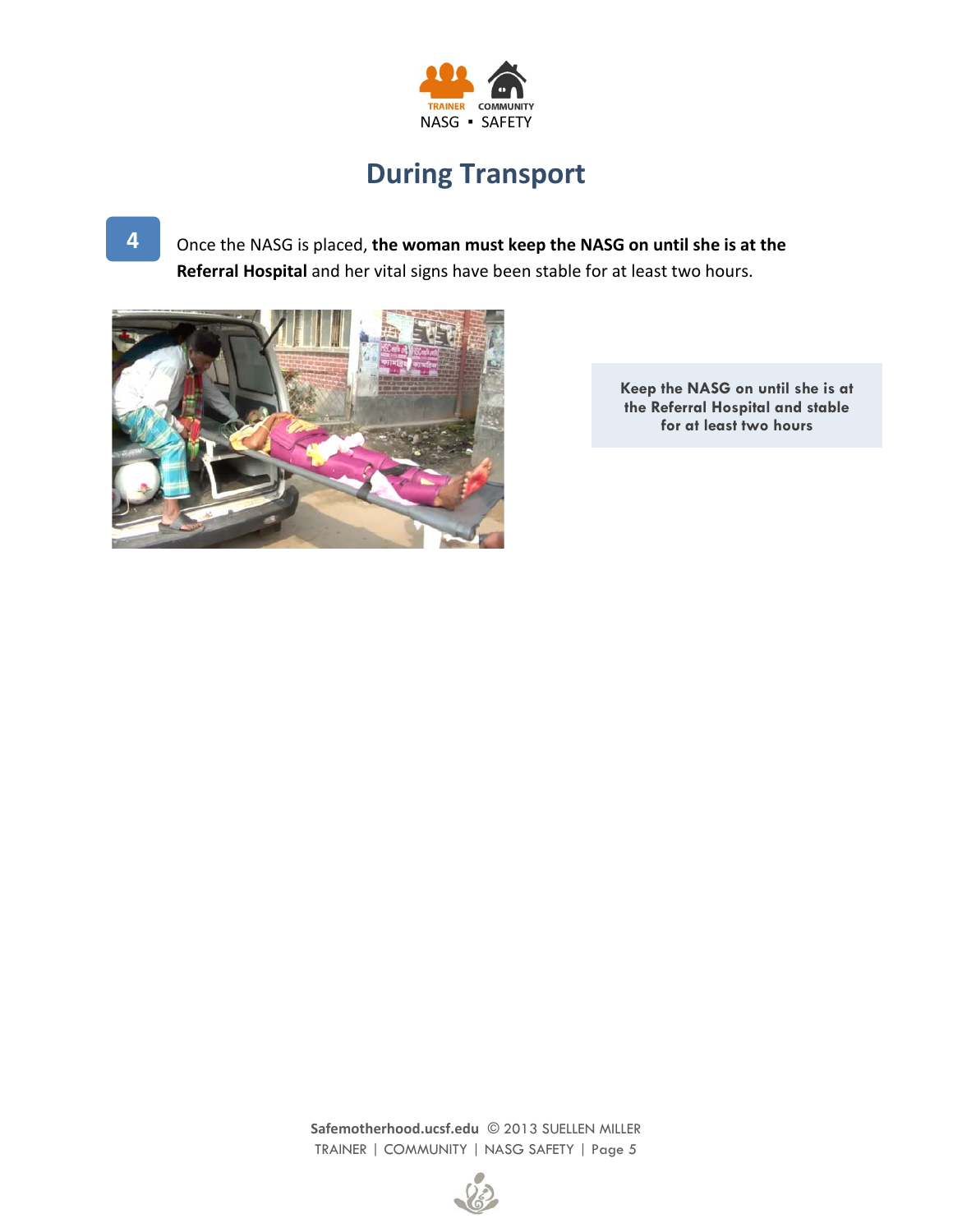

## *Knowledge Assessment*

**Trainees should be able to answer the following questions. See the next page for correct answers. Review any incorrect responses with trainees to ensure they have understood the material.**

- 1. Once the NASG is applied it is safe to open the abdominal segments #5 and #6 (over the stomach) every once in a while. **(True/False)**
- 2. Someone should stay with an unconscious woman to explain the NASG when she wakes up. **(True/False)**
- 3. How many people should apply segments #4, #5, and #6? \_\_\_\_\_\_\_\_\_(Write in the correct number in the blank).